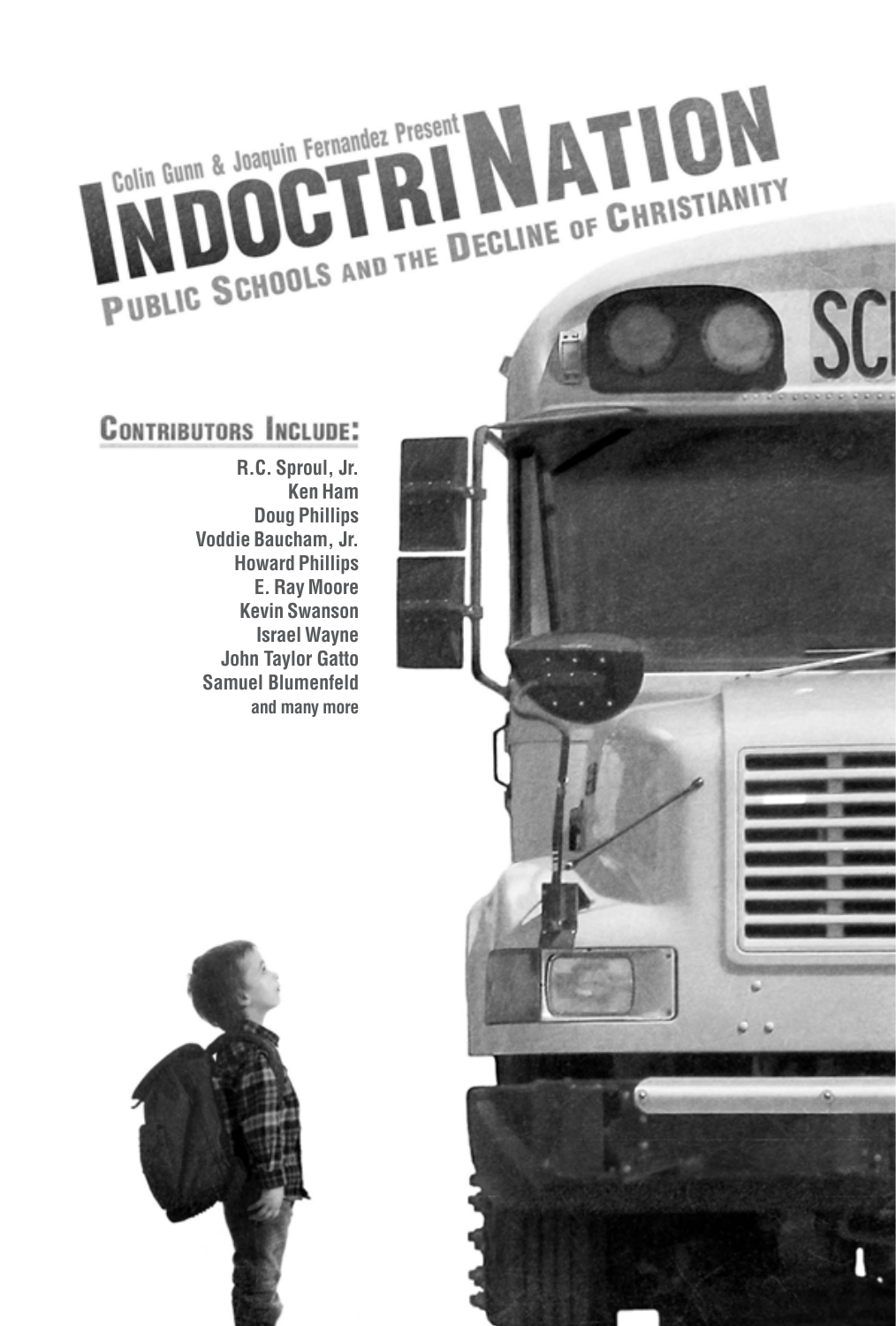First printing: August 2012

Copyright © 2012 by Joaquin Fernandez and Colin Gunn. All rights reserved. No part of this book may be used or reproduced in any manner whatsoever without written permission of the publisher, except in the case of brief quotations in articles and reviews. For information write:

Master Books®, P.O. Box 726, Green Forest, AR 72638 Master Books® is a division of the New Leaf Publishing Group, Inc.

ISBN: 978-0-89051-685-0 eISBN: 978-1-61458-262-5 Library of Congress Number: 2012942446

Content Disclaimer: *IndoctriNation* contains writings from 30 contributors. The views expressed by these authors are solely their own and are not necessarily shared in their entirety by IndoctriNation's directors, producers, writers, the editor of this book, or the other authors featured herein.

Cover design by Nawelle Noor Page layout by Ryan Glick

All scripture quotes, unless otherwise noted, are taken from the New King James Version®. Copyright © 1982 by Thomas Nelson, Inc. Used by permission. All rights reserved.

Scripture quotations marked KJV are taken from the Authorized (King James) Version.

Scripture quotations marked ESV are taken from The Holy Bible, English Standard Version® (ESV®), copyright © 2001 by Crossway, a publishing ministry of Good News Publishers. Used by permission. All rights reserved.

Scripture quotations marked NASB are taken from the New American Standard Bible®, Copyright © 1960, 1962, 1963, 1968, 1971, 1972, 1973, 1975, 1977, 1995 by The Lockman Foundation. Used by permission.

Please consider requesting that a copy of this volume be purchased by your local library system.

#### **Printed in the United States of America**

Please visit our website for other great titles: www.masterbooks.net

For information regarding author interviews, please contact the publicity department at (870) 438-5288

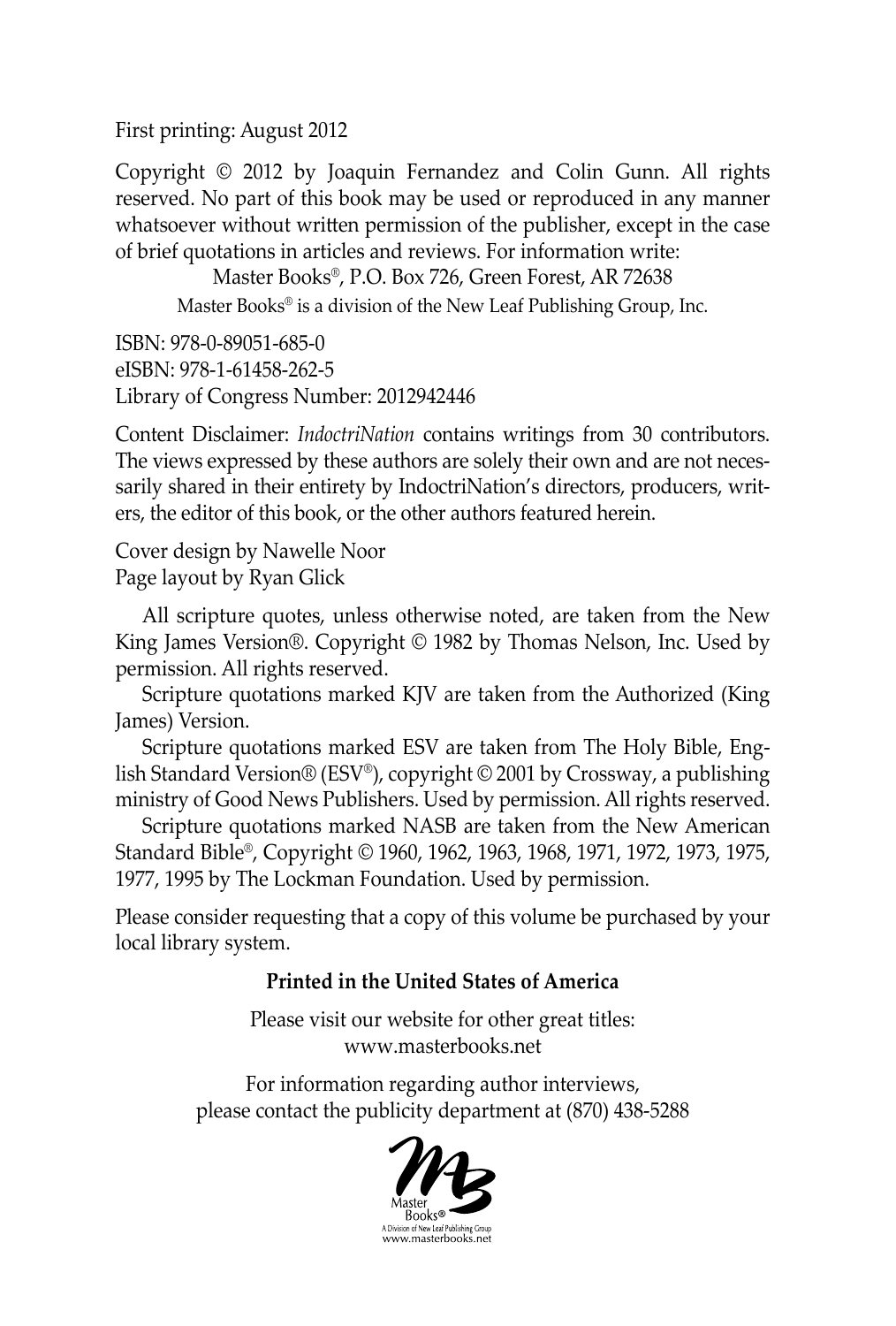Special thanks first and foremost to Jesus Christ, our loving and merciful Savior, who is the source of all wisdom, knowledge, and understanding, and without whom we would all be lost to the utter vanity of our own foolish thoughts.

We would like to acknowledge the following families and organization for graciously opening their personal libraries to us for research materials: The Phillip Bradrick, Barry Daming, Doug Fletcher, Sean Gill, Rick Muse, and Chris Young families, as well as Scott and David Brown at the NCFIC. We love you all dearly and are so grateful for the help you extended to us in support of this project.

Thank you to all the contributing authors and publishers for allowing us to use your work. This project would not have been possible without your support.

We dedicate this book to our dear wives, the co-educators of our children, Monica Fernandez, Emily Gunn, and Sarah LaVerdiere: thank you for your love, patience, and wise counsel; you are truly precious gifts from the Lord and your worth is indeed far above rubies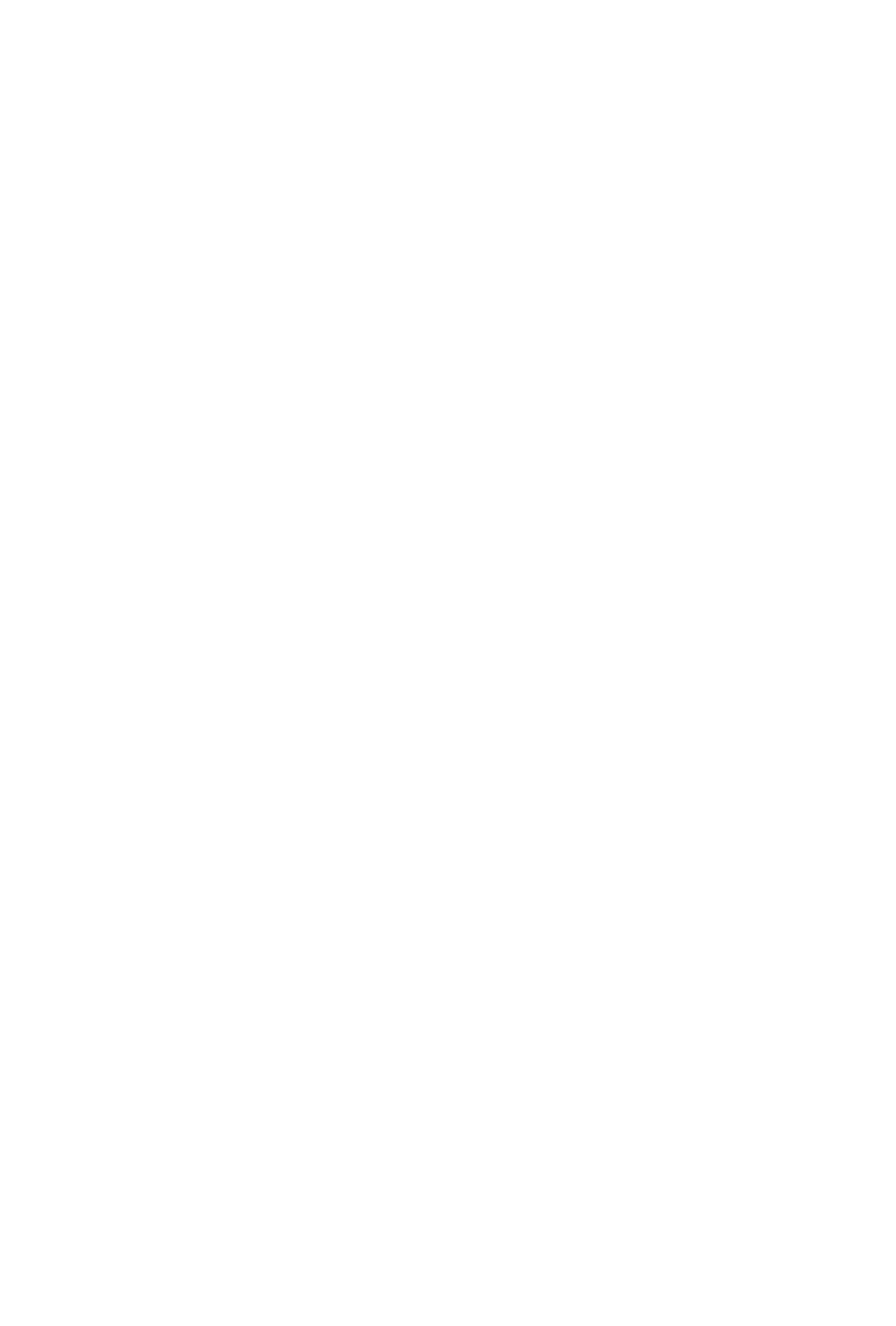# **Contents**

| Introduction: Heavenly or Earthly Treasures                                                                  |  |
|--------------------------------------------------------------------------------------------------------------|--|
| 1. America's Trojan Horse: Public Education                                                                  |  |
|                                                                                                              |  |
|                                                                                                              |  |
|                                                                                                              |  |
| 5. On Trial for Christ: A Teacher's Testimony - Robert Ziegler  93                                           |  |
| A Tale of Two Masters: Parents or the State - Which<br>6.<br>Does Your School Board Serve? - Karl Priest 107 |  |
| 7. Educational Monopoly - Neal McCluskey125                                                                  |  |
| 8. Separation of School and State - Howard Phillips143                                                       |  |
| 9. Early American Education - Roger Schultz 153                                                              |  |
| 10. A Firm Foundation: A Brief Survey of the Faith of<br>America's Founding Fathers - John Eidsmoe161        |  |
|                                                                                                              |  |
| 12. The History of History Textbooks - Geoff Botkin 183                                                      |  |
| 13. What Has Athens to Do with Jerusalem?                                                                    |  |
| 14. The Co-Opting of Big Education by Big Business                                                           |  |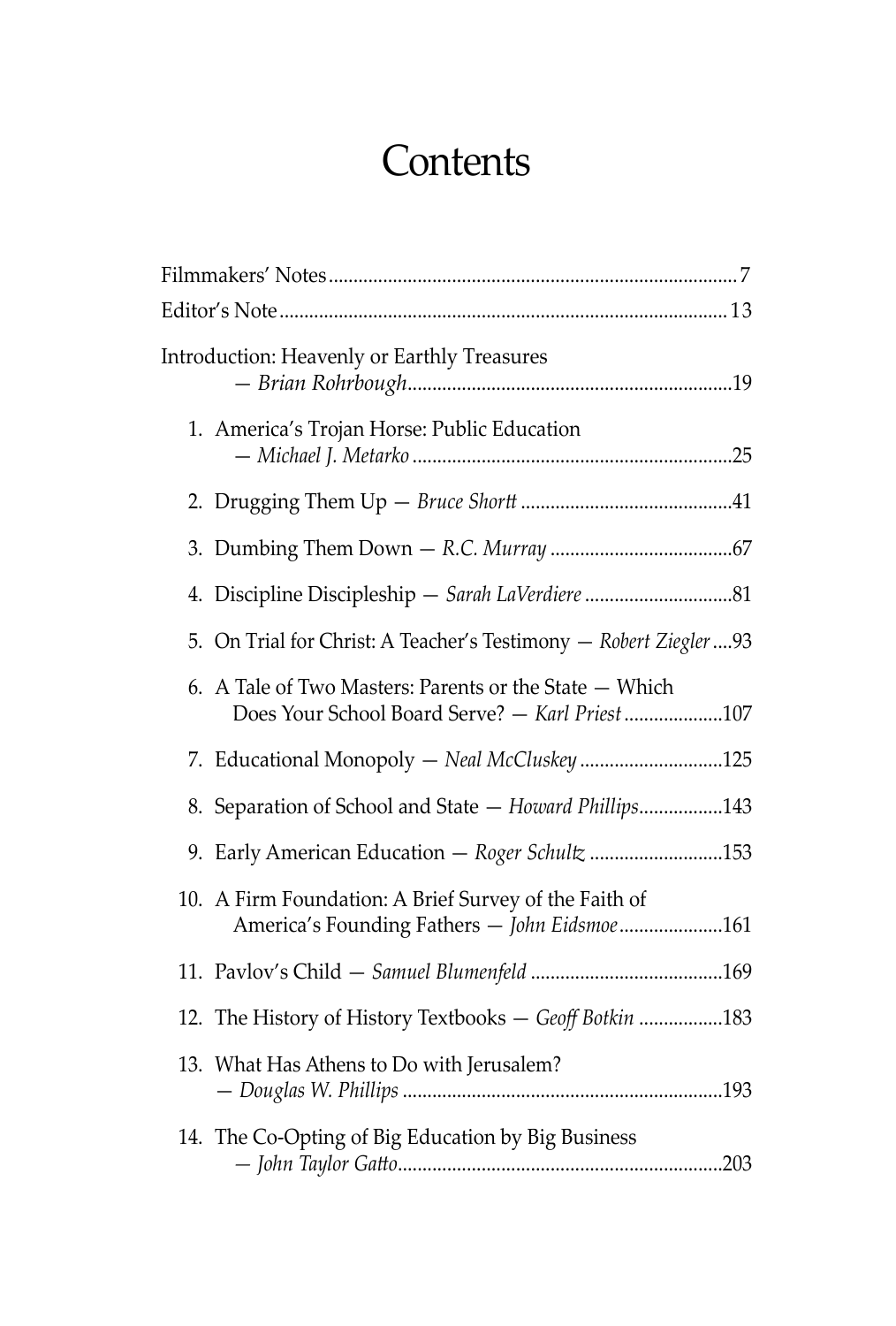| 15. When a Nation Forgets God: Authoritarianism and                                                             |      |
|-----------------------------------------------------------------------------------------------------------------|------|
| 16. Where Are We Headed? Present-Day U.K.:                                                                      |      |
|                                                                                                                 |      |
| 18. Jurisdictional Boundaries: Who Is Responsible for the<br>Education of Your Child? - Voddie Baucham, Jr. 263 |      |
| 19. The Second Mayflower - Kevin Swanson279                                                                     |      |
| 20. Mind, Body, and Soul: Three Big Reasons to Homeschool                                                       | .293 |
| 21. The Dog Ate My Lesson Plans: Common Excuses to Keep                                                         |      |
| 22. Evangelism in the Home - Scott Brown 321                                                                    |      |
| 23. The Goal of Education - R.C. Sproul, Jr. 329                                                                |      |
| Appendix A: Postscript to Teachers and Administrators                                                           |      |
| Appendix B: The Invention of Adolescence - Otto Scott  354                                                      |      |
| Appendix C: Resignation Letter - Mike Metarko358                                                                |      |
| Appendix D: Resignation Letter and Letter to Parents                                                            |      |
| Appendix E: The Impossibility of Neutrality                                                                     |      |
| Epilogue: Spread the Word- Richard A. Jones 369                                                                 |      |
|                                                                                                                 |      |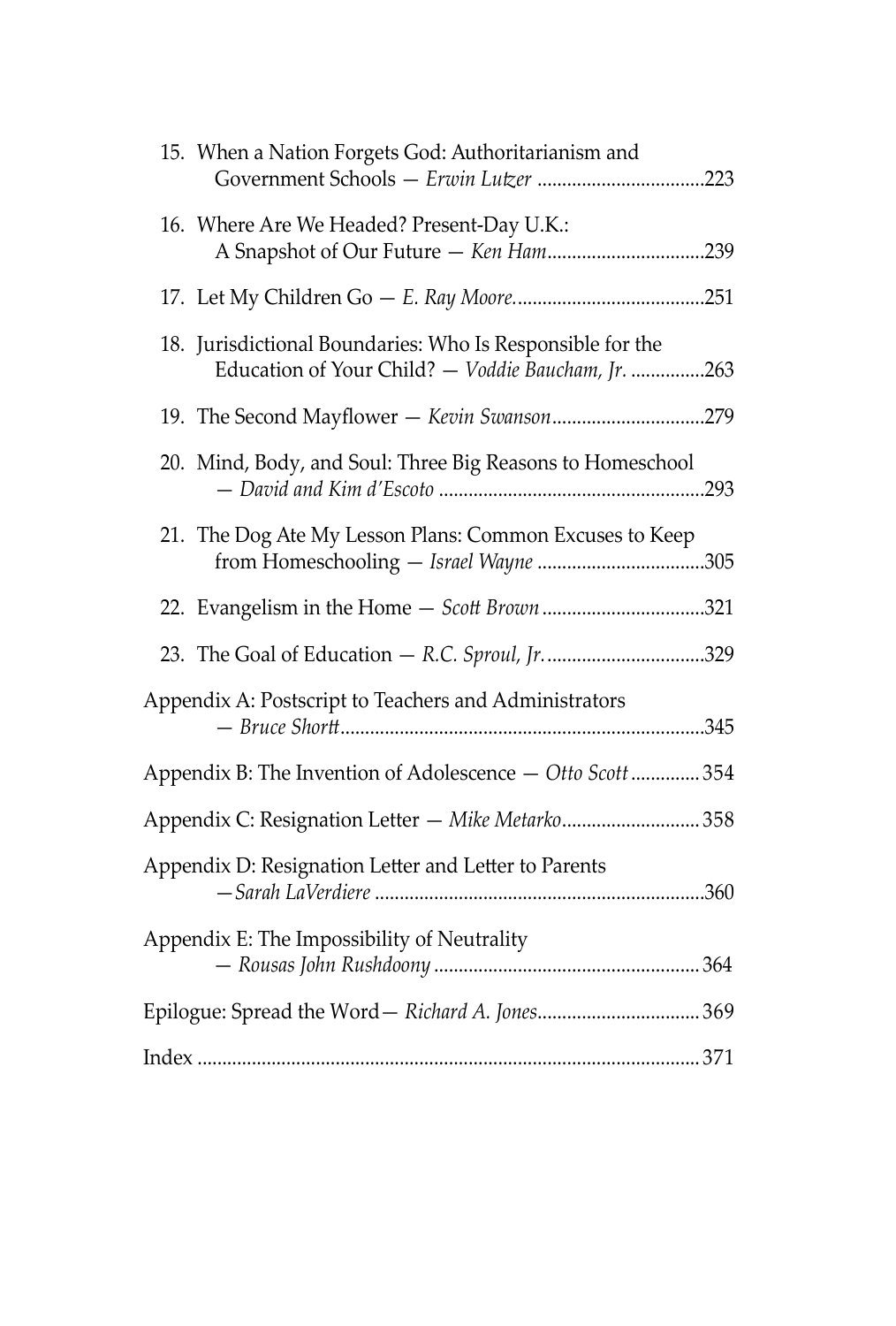## The Big Yellow School Bus *Colin Gunn* **FILMMAKERS' NOTES**



*"In my mind, there is no better emblem of this madness than the big yellow school bus. That is why it played the part of the antagonist in our film."*

COLIN GUNN

Colin Gunn is an award-winning writer/director/producer and accomplished animator. His early documentary films include Shaky Town and The Monstrous Regiment of Women. His most recent films are IndoctriNation and Captivated. He was also executive producer of Act Like Men. As an actor, Mr. Gunn played Wally the Mailman in the award-winning feature film The Widow's Might, which premiered in U.S. theaters in April, 2009. Originally from Hamilton, Scotland, Mr. Gunn lives in Waco, Texas, with his wife and eight children.

The Bible says, "By the mouth of two or three witnesses every word may be established" (Matt. 18:16). That's simply what documentaries do. They bring forth evidence and establish truth by presenting an audience with a collection of witnesses. The power of documentaries often lies in bringing the experiences of others to an audience that might not be readily persuaded by a book or sermon.

It's always the eyewitnesses to an event that can present the most powerful testimony — there's something about looking into someone's eyes and hearing their story. In the film *IndoctriNation*, and in this companion book, you'll see how persuasive those testimonies can be, and how moving and meaningful it is to hear firsthand stories of Christian educators working in the government schools.

I could try to explain to you the conflict of being a Christian teacher in a public school, but Christian teacher Sarah LaVerdiere can make that argument with power and authenticity. She was the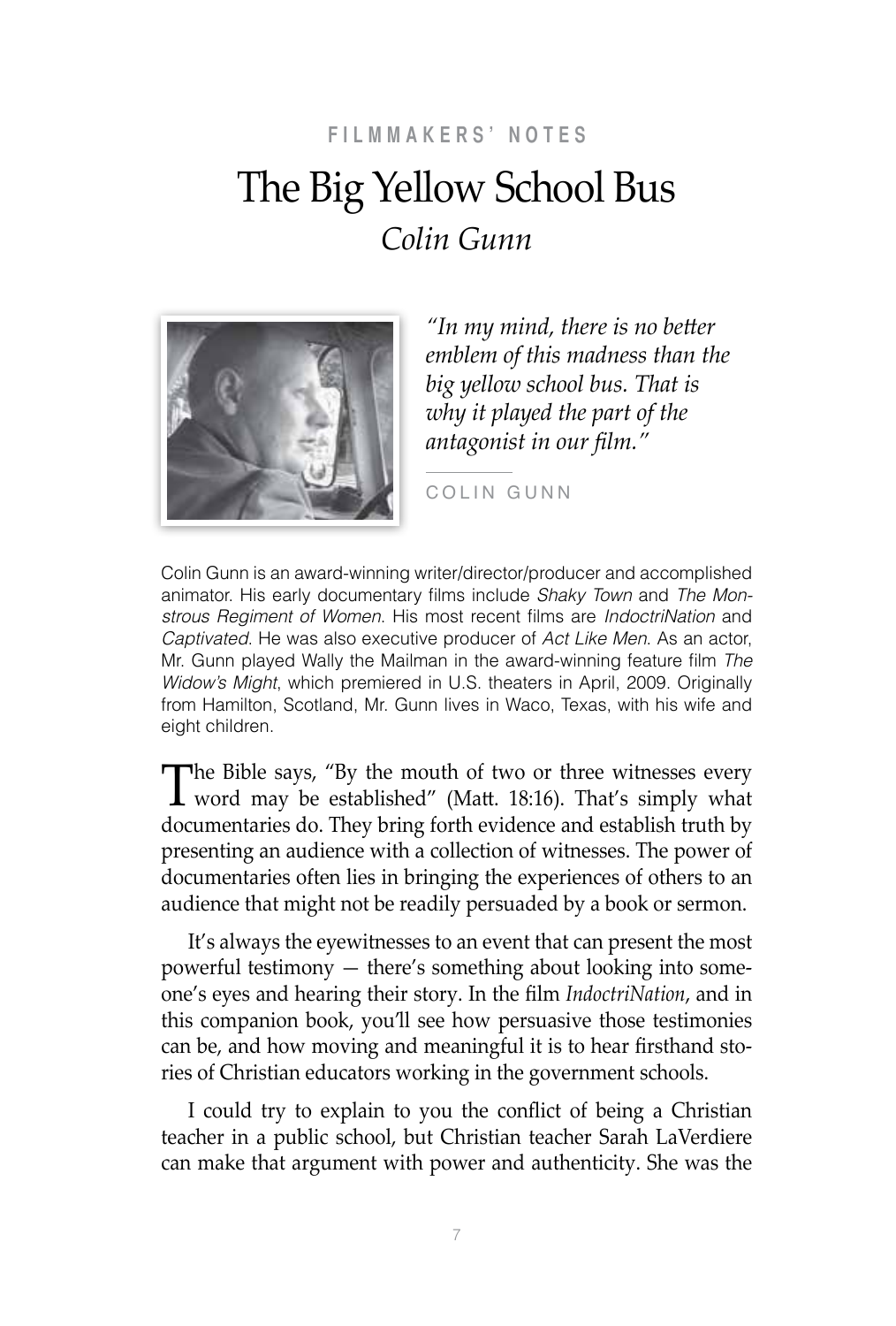teacher that everyone wanted for their child. She loved the kids, and the kids loved her, yet her damning indictment of the schools is made with irrefutable honesty.

Likewise, Mike Metarko capably stands up against the "salt and light" argument, offering little hope to the parents who argue that their child will be that succesful missionary to the schools. If an elementary school principal had little success, what hope has little Johnny?

Both Sarah and Mike lived their story. What they say is authentic, and the audience knows it. After all, they sacrificed their careers to deliver their message to you!

Again, I could express to you my opinion that parents are accountable for the spiritual and physical risk their children face in the public schools. That's my opinion, and you could take it or leave it. But when you hear the testimony of Brian Rohrbough, there's no debate. Brian lost his son in the Columbine shooting, and he leaves every parent with the unforgettable words, "I put him there." These are some of the bravest words I have ever heard.

There are many other eyewitnesses in this book who will detail to you the decline of American public education from the inside. From R.C. Murray, who exposes the dumbing down of the curriculum, to Karl Priest, who participated in a textbook war and documents the futile thirty-year struggle to reform the schools in West Virginia. Then we have Robert Ziegler, who powerfully testifies to his ultimate offense in the public schools — naming the name of Christ!

Like any good trial, we also need our expert witnesses. I often have to remind people while fielding questions about the film that I'm not the expert. Our job as documentarians is to find those experts and interview them. And what an honor it is for us! Many of these men, such as Samuel Blumenfeld, Howard Phillips, and E. Ray Moore, are the founding fathers of the present-day homeschooling movement and are longtime defenders of the liberties that homeschoolers like me now enjoy.

Then let us bring you John Taylor Gatto, the author of *The Underground History of American Education*. As Teacher of the Year in New York City and New York State, he now stands as both an expert and eyewitness chronicling the disaster that is the public school sytem.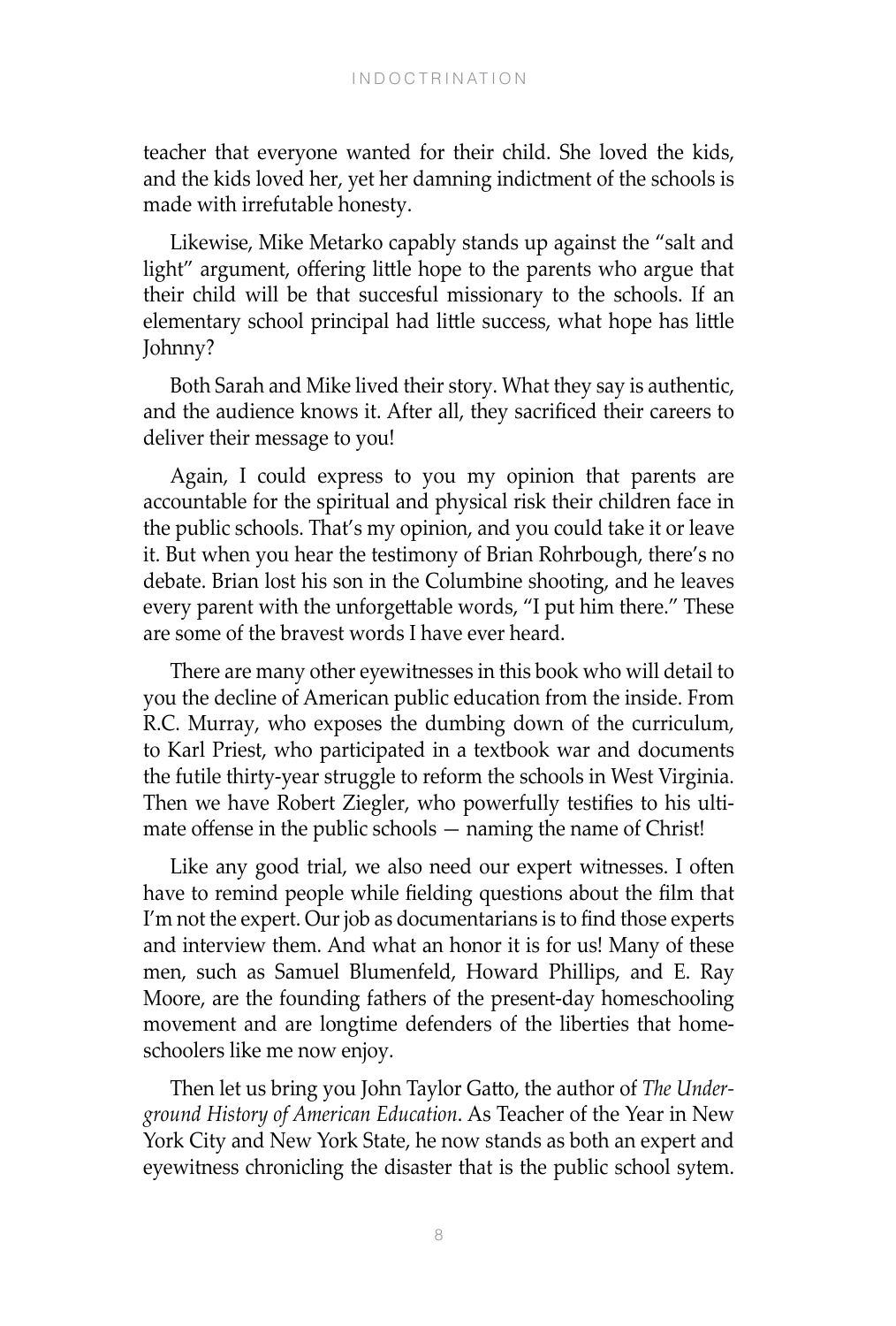Mr. Gatto's memorable quote in our film sums it all up for me. He says, "Is there an idea more radical in the history of the human race than turning your children over to total strangers whom you know nothing about, and having those strangers work on your child's mind, out of your sight, for a period of twelve years? . . . It's a mad idea!"

Indeed it is. Public schooling is unatural, it's weird, it's outdated. It's based on a model that is neither American (it was imported from Prussia), nor Christian (it was founded by Unitarians, progressives, and utopians).

In my mind, there is no better emblem of this madness than the big yellow school bus. That is why it played the part of the antagonist in our film. As an outsider, these clunky, noisy, polluting monsters stand out as uniquely American symbols of federal uniformity and statism. The bus is loaded with every anti-Christian ideology from utopians like Robert Owen and Karl Marx, to the evolutionist Charles Darwin, to the psychologist Edward Thorndike and the humanist John Dewey. Using the bus is not a neutral act, but a decision that opens a child to multiple ideologies that oppose the Christian faith.

In presenting this book as an accompaniment to our film, one of our objectives is to equip the homeschooling public with the ammunition necessary to effectively defend our educational choices and attack our adversaries' choices. In the pro-life movement, sidewalk counseling has been successful where political action has been less than effective. Now is the time for us to be as bold in the same manner, using these resources to graciously challenge our brothers and sisters who are still deceived by the public school system. No one finds it easy to broach this subject with friends or family. So maybe you can let this book or film be the grenade you throw in the room and leave! We'll take the flak for you.

Please remember, this is the time to be bold. For those with children in the government schools this might be a matter of life or death.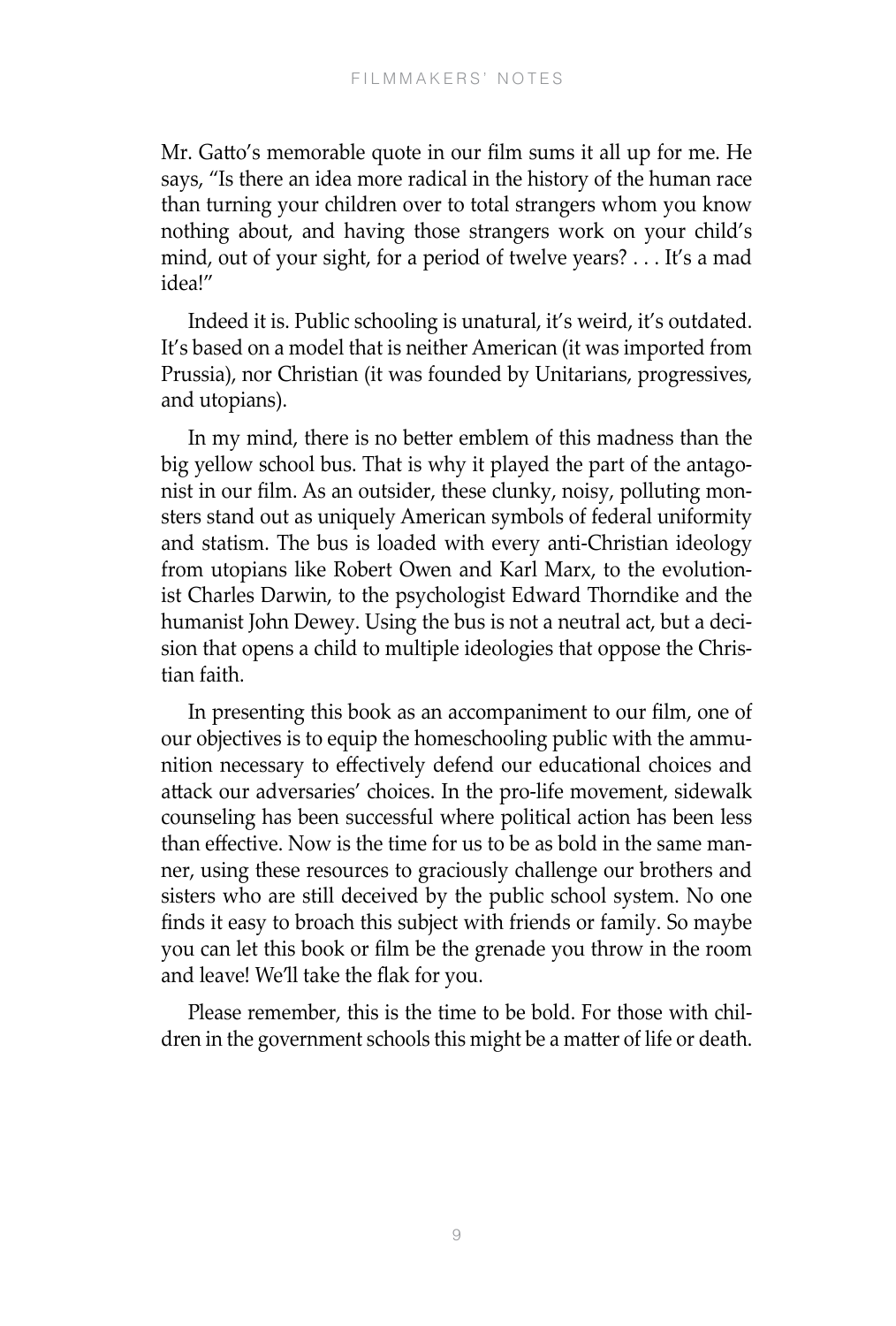## Filmmaking with Fear & Trembling *Joaquin Fernandez* **FILMMAKERS' NOTES**



*"In a very real sense, filmmakers are teachers, and when our films include a rebuke for the bride of Christ, we should consider well how we admonish the brethren."*

JOAQUIN FERNANDEZ

Joaquin Fernandez is an award-winning writer, producer, and director of documentaries, television commercials and educational and marketing videos. He has shot extensively in the United States and has filmed on location in the Caribbean, France, Italy, Portugal, Israel, Russia, Japan, and the Philippines. IndoctriNation is his first feature-length film, on which he was also director of photography and editor. Mr. Fernandez is president of The Lighthouse, a video production and graphic design firm in Wake Forest, North Carolina, where he lives with his wife and four children.

In his book *Millstones and Stumbling Blocks*, Bradley Heath writes:<br>
[Rlemoving scales from the eves requires touching the [R]emoving scales from the eyes requires touching the eyeballs, always an uncomfortable proposition. Although the goal is better vision, the process may feel like a poke in the eye; the natural reaction is to close one's eyes and turn away. $1$ 

*IndoctriNation* was a challenging project for this very reason. It addresses an extremely sensitive issue for both families and churches — how we ought to train up and educate our children in a way that is pleasing to the Lord — and we knew that in order for this "poke in the eye" to be well received, we had to not only deliver the right message, but also do it with the right heart.

As Christian homeschooling parents, we wanted our film to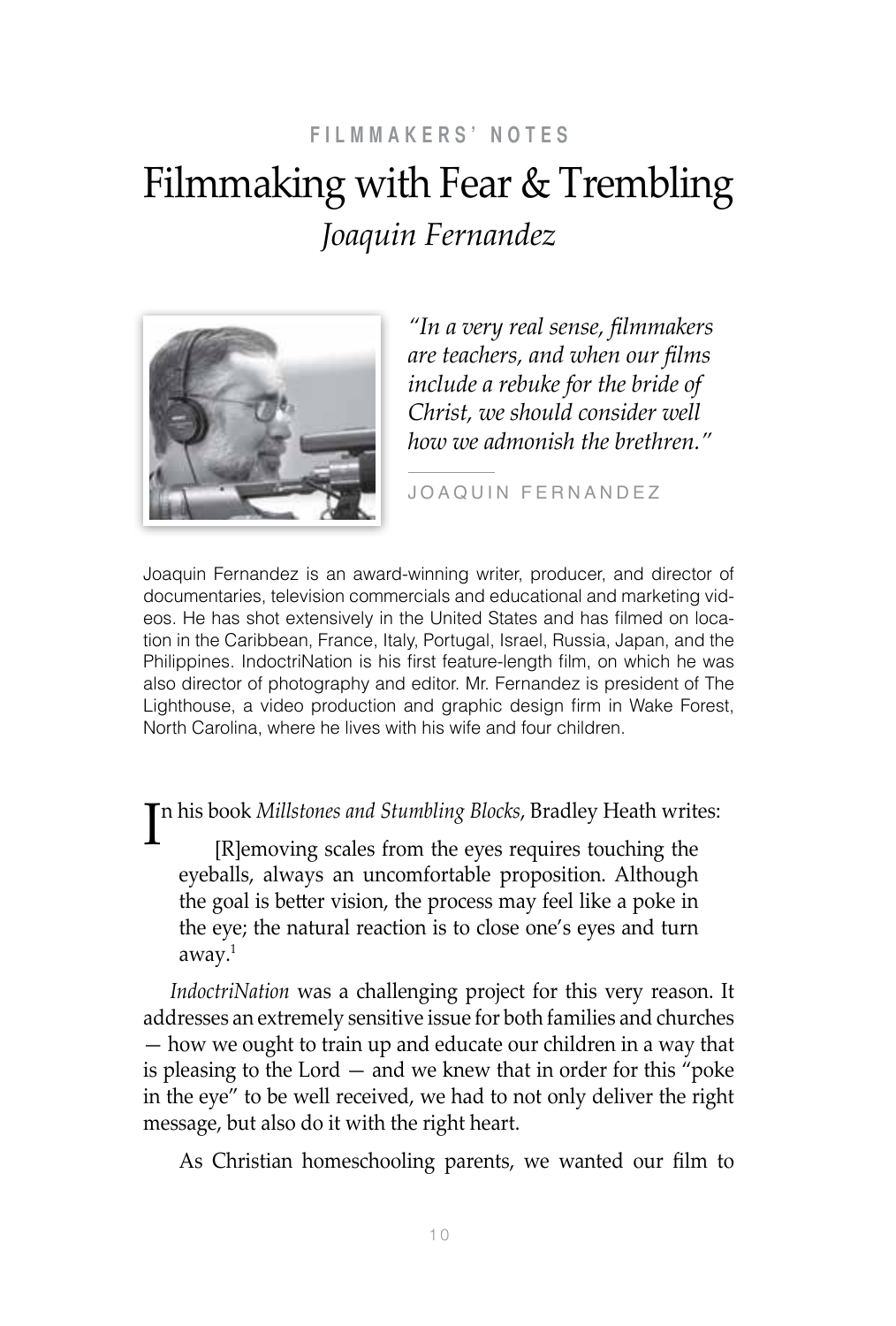share our objections to the public schools' methodology and subject matter, and also to convey our clear desire that Christian parents remove their children from these schools for the sake of Christ's Kingdom. We wanted to share our deepest convictions about what God's Word has to say in the area of educating our children.

We began by writing a basic outline of some of the things we wanted to say and how we wanted to say them. We compiled a list of the people we wanted to interview on our *IndoctriNation* Tour where we would take a big yellow school bus, which we didn't even have yet, all around the country. We raised support from friends and ministries, got the word out at events and online, and began shooting footage at conferences. But then we began compiling all the material, *and our knees started shaking*.

You see, the Lord Jesus loves His Bride. He gave His life for her. Her enemies are His enemies. And one day He will say "Bring here those enemies of mine, who did not want me to reign over them, and slay them before me" (Luke 19:27). This should strike fear in the hearts of all unbelievers, but it should also give great pause to those who have anything negative to say to or about the Church of the Lord Jesus Christ. It's no wonder the Apostle James said "My brethren, let not many of you become teachers, knowing that we shall receive a stricter judgment" (James 3:1).

In a very real sense, filmmakers are teachers, and when our films include a rebuke for the Bride of Christ, we should consider well how we admonish the brethren. But it is equally true that we all are responsible for what we do with what the Lord has revealed to us. As it is written in the Book of Proverbs:

Deliver those who are drawn toward death, and hold back those stumbling to the slaughter. If you say, "Surely we did not know this," does not He who weighs the hearts consider it? He who keeps your soul, does He not know it? And will He not render to each man according to his deeds? (Prov. 24:11–12).

Most of us who are involved in the *IndoctriNation* project are deeply committed to home education. We have been blessed with a vision for multi-generational faithfulness, humbly seeking to apply God's Word to every area of life including the training of our children. But with